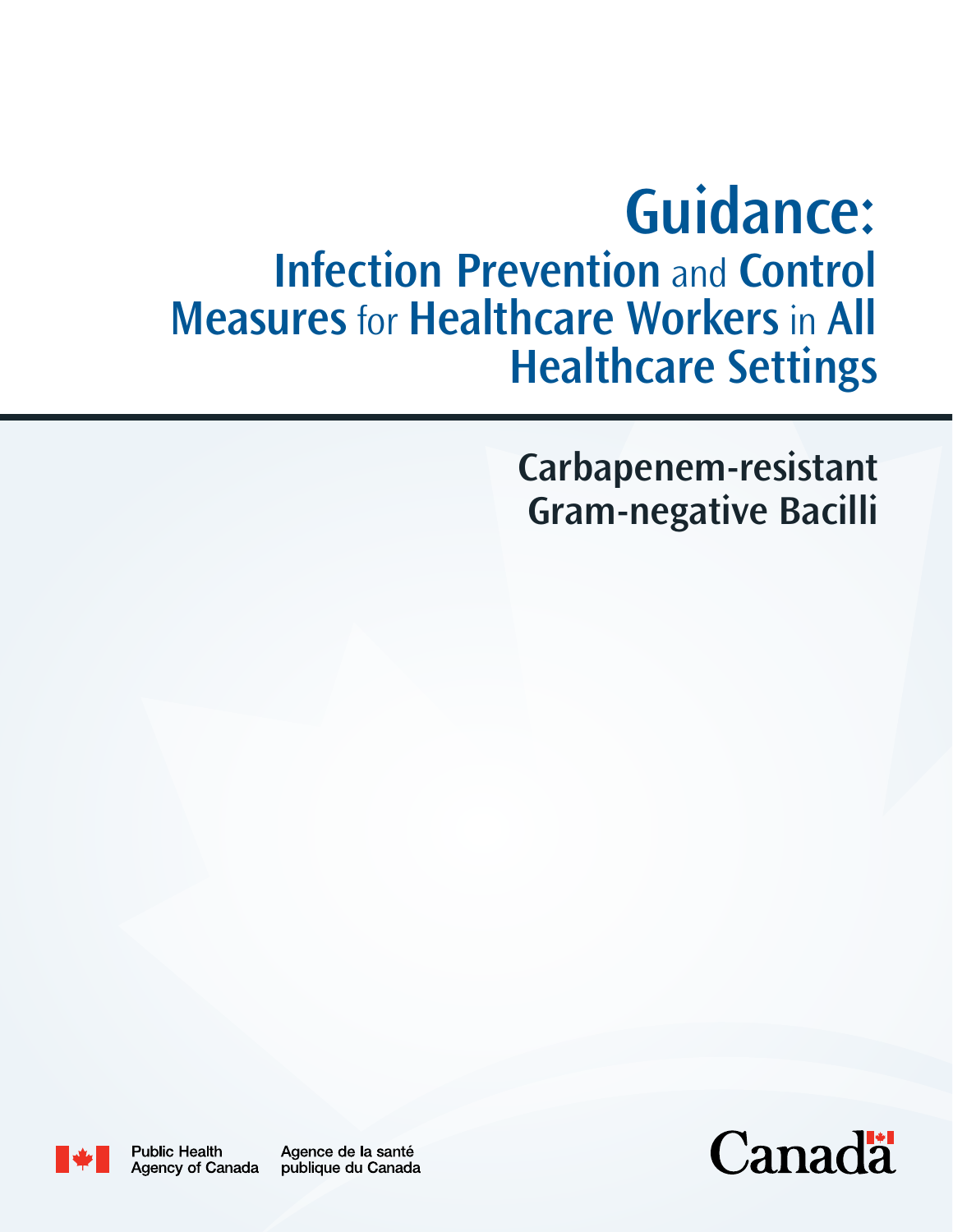*To promote and protect the health of Canadians through leadership, partnership, innovation and action in public health.*

— Public Health Agency of Canada

*Guidance: Infection Prevention and Control Measures for Healthcare Workers in All Healthcare Settings. Carbapenem-resistant Gram-negative Bacilli*

is available on Internet at the following address: http://www.phac-aspc.gc.ca

Également disponible en français sous le titre :

*Lignes directrices : Mesures de prévention et de contrôle des infections à l'intention des travailleurs de la santé dans tous les établissements de soins de santé. Bacille Gram négatif résistant aux carbapénèmes.*

This publication can be made available in alternative formats upon request.

© Her Majesty the Queen in Right of Canada, 2010 Cat.: HP40-57/2010E-PDF ISBN: 978-1-100-17340-5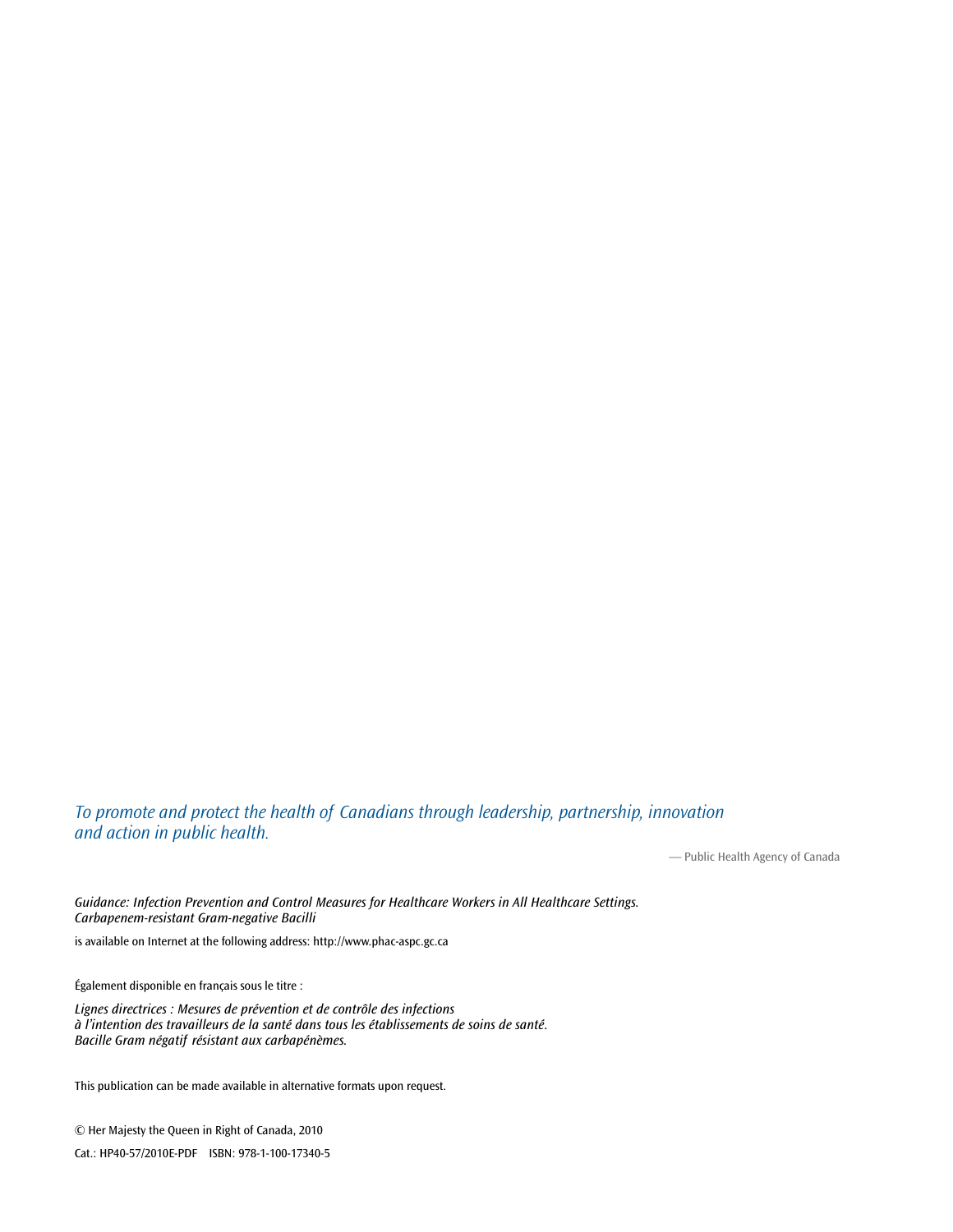

#### **Guidance: Infection Prevention and Control Measures for Healthcare Workers in All Healthcare Settings**

#### **Carbapenem-resistant Gram-negative Bacilli**

The Public Health Agency of Canada (PHAC) has developed this document to provide infection prevention and control guidance to healthcare workers (HCWs) in the management of patients<sup>a</sup> colonized or infected with carbapenem-resistant Gram-negative bacilli (CRGNB), including the **New Delhi metallo beta-lactamase (NDM-1)**. The content of this document has been informed by technical advice provided by infection control experts.

The following guidance should be read in conjunction with relevant provincial and territorial legislation, regulations, and policies. This guidance is based on current, available scientific evidence and is subject to review and change as new information becomes available. It is not to be viewed as binding, but indicates the best practices to follow.

#### **Description**

Gram-negative bacilli commonly encountered in healthcare settings include species such as Pseudomonas aeruginosa, Acinetobacter spp. and Stenotrophomonas maltophilia, and species belonging to the Enterobacteriaceae family, such as *Escherichia coli, Klebsiella pneumoniae*, and Enterobacter cloacae.<sup>1</sup> Recent events indicate an increasing occurrence of antimicrobial resistance in Gram-negative bacteria. The carbapenem group of antimicrobials is a safe and generally effective treatment for severe Gram-negative bacterial infections when resistance to other classes of antimicrobials is present. When resistance to carbapenems occurs, there are often few alternative treatments available. $2$ 

Carbapenem-resistance in Gram-negative bacteria can occur by a number of different mechanisms. Identifying carbapenem resistance and distinguishing between these different mechanisms of resistance can be challenging for clinical microbiology laboratories. Carbapenem resistance develops as a result of the production of carbapenem-hydrolysing enzymes. These enzymes are usually encoded by genes carried on mobile genetic elements such as plasmids which can rapidly spread amongst related bacterial genera. Some notable examples of recently identified carbapenemases are:

- Klebsiella pneumoniae carbapenemase (KPC) which is found mostly in K. pneumoniae but also in other Enterobacteriaceae. KPC producing microorganisms have caused major healthcare related outbreaks in Greece, Israel and north eastern  $USA<sup>3</sup>$
- The OXA-type resistance genes found in Acinetobacter spp.<sup>4</sup> Carbapenem-resistant Acinetobacter has been identified worldwide but is currently rarely seen in Canadian hospitals;
- Metallo-B-lactamases which are mostly found in P. aeruginosa and Acinetobacter spp., and rarely in other Enterobacteriaceae; 5 and include the **New Delhi metallo beta-lactamase (NDM-1 enzyme)** found mostly in Escherichia coli and K. pneumoniae, but also seen in other Enterobacteriaceae. The **New Delhi metallo beta-lactamase (NDM-1 enzyme)**  has recently been identified in India and Pakistan and in patients hospitalized in other countries after receiving health care in India and Pakistan.<sup>3</sup>

 $\overline{a}$ 

<sup>&</sup>lt;sup>a</sup> Patients refer to patients, residents or clients.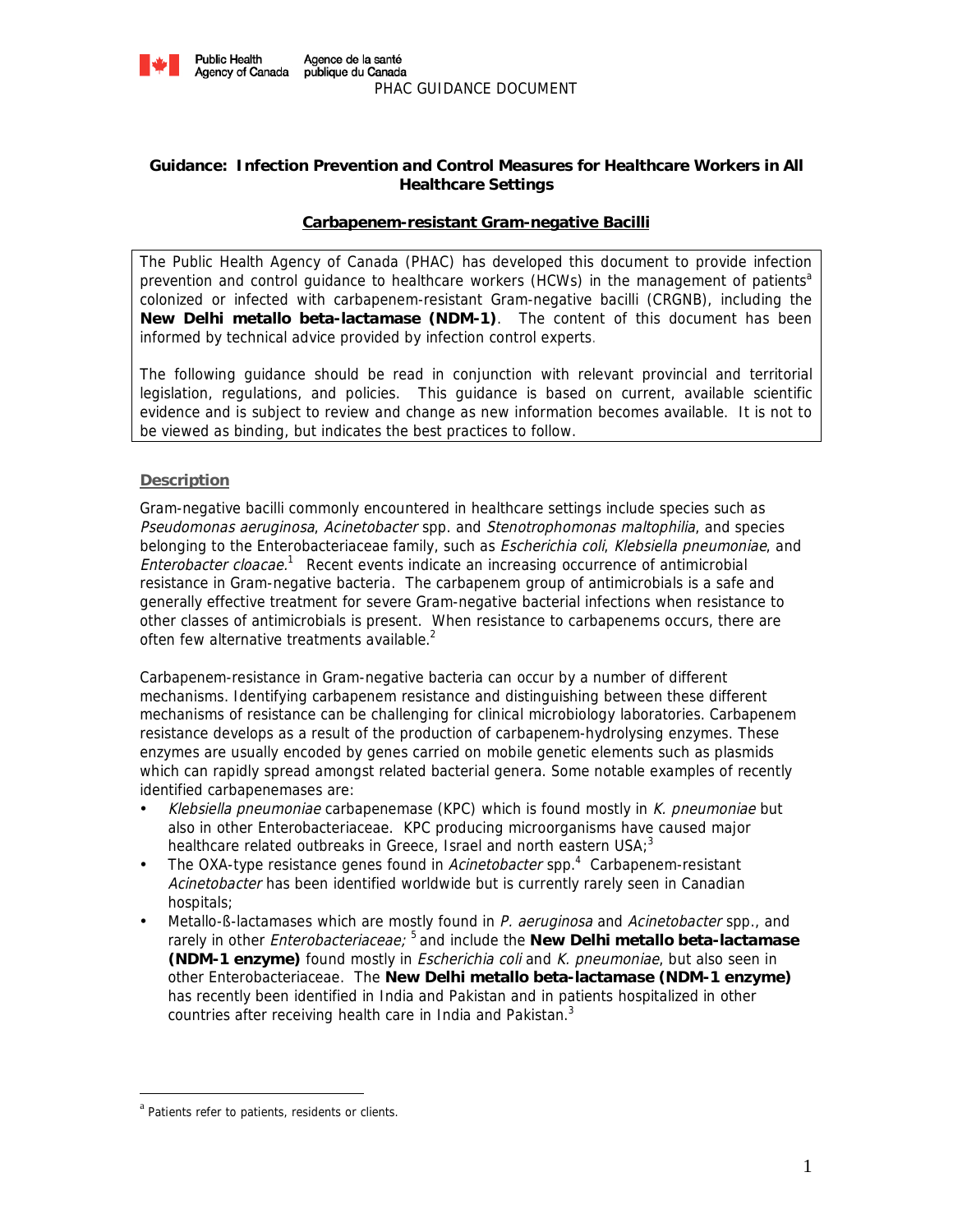

#### **Recommended Infection Prevention and Control Measures**

The following guidance is based primarily on recommendations in the Public Health Agency of Canada's "Routine Practices and Additional Precautions for Preventing the Transmission of Infection in Health Care" guideline.<sup>6</sup>

In addition to Routine Practices, patients colonized or infected with carbapenem-resistant Gramnegative bacilli (CRGNB), including bacteria harbouring the **New Delhi metallo betalactamase (NDM-1)**, in healthcare settings should be placed on **Contact Precautions.** This should include patients suspected of harbouring a CRGNB (e.g. based on prolonged contact with a person known to carry CRGNB, or if preliminary laboratory testing suggests possible CRGNB) until etiology is confirmed.Specific attention should be given to laboratory testing/surveillance, screening, hand hygiene, accommodation, personal protective equipment, patient care equipment, environmental cleaning, laundry/waste management, reporting, discontinuing of Contact Precautions, and antimicrobial stewardship.

#### **Note, for asymptomatic patients known or suspected of colonization with CRGNB, Contact Precautions are not recommended for prehospital and home care settings**.

#### **1. Laboratory Testing/Active Surveillance**

Ensure that the healthcare laboratory is utilizing appropriate laboratory methods for detection of CRGNB, with prompt notification to Infection Prevention and Control Professionals and clinicians,<sup>2</sup> as well as regional, provincial/territorial public health authorities as required.

If a patient is found to be colonized or infected with CRGNB more than 48 hours after admission, **consider**:

- Clinical screening (i.e. assessing the presence of infection) with laboratory testing of clinically relevant specimens (e.g. urine in the setting of urinary tract infection or presence of an indwelling bladder catheter; wound in the setting of skin and soft tissue infection or open wound) of any roommates the patient had during hospitalization;
- Doing a retrospective  $(6-12 \text{ months})^2$  review of laboratory records to determine whether CRGNB was circulating within the healthcare organization prior to the identification of this patient;
- In the circumstance where 2 or more patients within an organization are found to be infected with or carrying the same strain (species) of CRGNB, after expert consultation (including Infection Prevention and Control Professionals, Clinical Microbiology and Public Health), the organization should strongly consider active surveillance culture laboratory testing of other patients who may have had contact with the index cases;
- There is no indication for surveillance culture testing of healthcare providers, family or visitors, or, in the absence of a major outbreak, for environmental sampling.

#### **2. Screening**

There is insufficient evidence to recommend routine screening (including epidemiologic risk screening and active surveillance culture screening) of patients for colonization with CRGNB. Laboratory testing for asymptomatic carriage of CRGNB is not routinely recommended. As for all patients with symptoms of infection, specimens should be sent for culture. There should be a high index of suspicion for the presence of CRGNB in patients at risk for infection with these bacteria, particularly patients transferred from facilities known to have high CRGNB prevalence rates; roommates of CRGNB colonized or infected patients; and patients known to have been previously infected or colonized with a CRGNB. $<sup>7</sup>$ </sup>

#### **3. Hand Hygiene**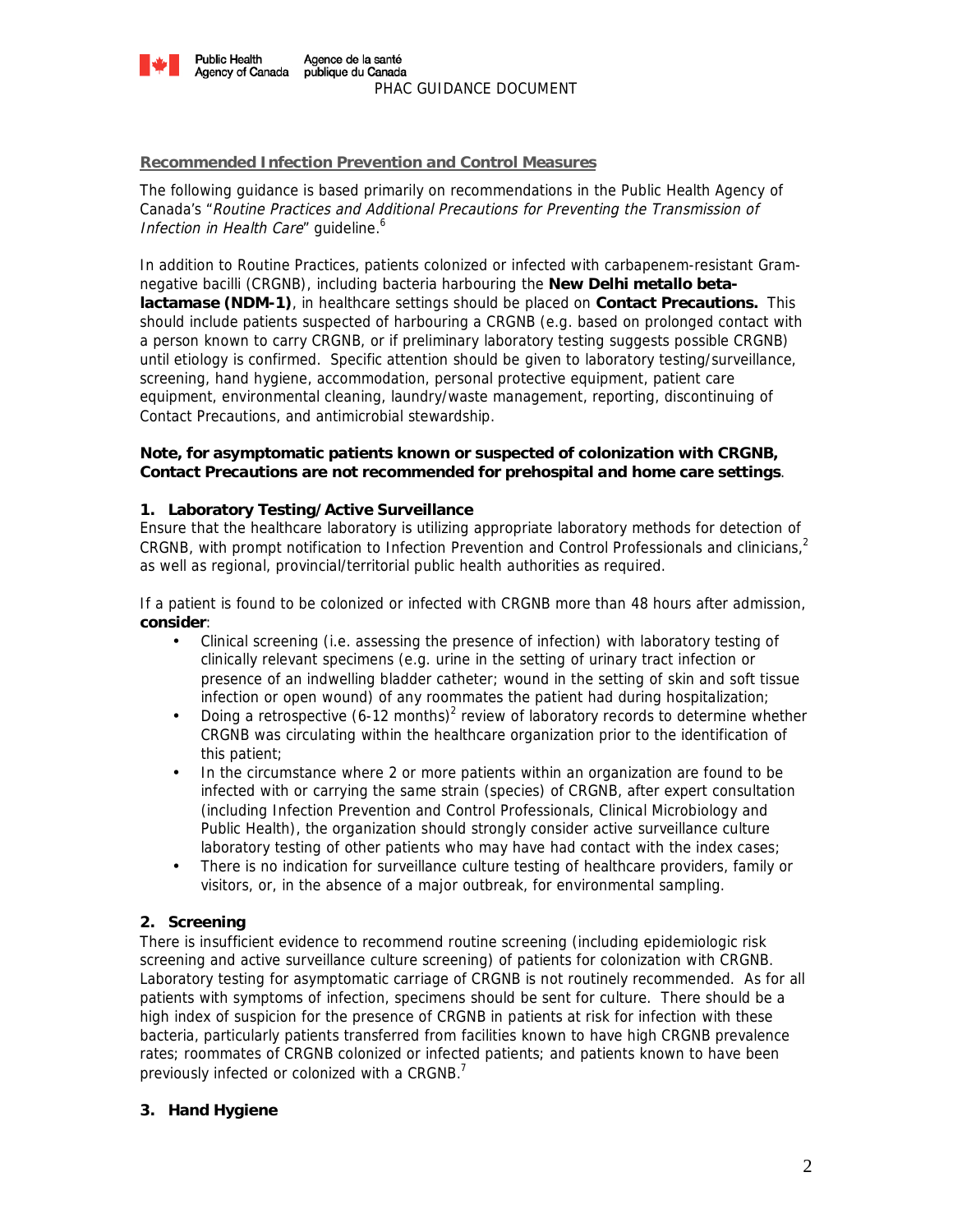

HCWs should perform hand hygiene frequently (as recommended in the PHAC "Hand Hygiene Practices in Health Care" guideline<sup>8</sup> and the healthcare organization's policy) preferably using an alcohol based hand rub (60-90%) or soap and water if hands are visibly soiled. $8$  Alcohol based hand rubs are effective against these Gram-negative bacilli.

#### **4. Accommodations**

Patients colonized or infected with CRGNB should be cared for in single rooms, or cohorted with other patients with the same strain of CRGNB, based on roommate suitability. It is recommended that infection control signage be placed on the room<sup>b</sup> door indicating Contact Precautions required upon entry to the room.

### **5. Personal Protective Equipment**

Gloves should be worn when entering the room of a patient colonized or infected with a CRGNB. Gowns should be worn if it is anticipated that clothing or forearms will be in direct contact with the patient or with environmental surfaces or objects in the patient care environment. Remove gloves just before leaving the room and discard in a hands-free waste receptacle. Remove the gown just before leaving the room and discard in a hands-free linen or waste receptacle, as appropriate. HCWs should perform hand hygiene after removing gown and gloves and after leaving the room.

### **6. Patient Care Equipment**

All patient care equipment (e.g., thermometers, blood pressure cuff, pulse oximeter, etc.) should be dedicated to the use of one patient and cleaned and disinfected as per Routine Practices before reuse with another patient or use a single use device and discard in a waste receptacle after use.

Toys, electronic games or personal effects should not be shared between patients.

#### **7. Environmental Cleaning**

Hospital-grade cleaning and disinfecting agents are sufficient for environmental cleaning in the context of CRGNB colonization or infection. All horizontal and frequently touched surfaces should be cleaned at least twice daily and when soiled. The healthcare organization's terminal cleaning protocol for cleaning of the patient's room following discharge, transfer or discontinuation of Contact Precautions should be followed.

#### **8. Laundry/Waste Management**

No special precautions are recommended; Routine Practices should be sufficient.

#### **9. Reporting**

 $\overline{a}$ 

Infection Prevention and Control Professionals should be notified, as per the healthcare organization's policy/ regulations.

#### **10. Discontinuing Contact Precautions**

Evidence based criteria for discontinuing Contact Precautions for CRGNB in acute care settings have not been developed. Given the likelihood for prolonged gastrointestinal carriage of CRGNB and risk for spread of these microorganisms, organizations should be cautious in discontinuing Contact Precautions. In most cases Contact Precautions should continue for the duration of the hospitalization during which the CRGNB was first isolated. Patients readmitted within 12 months of that hospitalization should be considered probably colonized and managed with Contact Precautions.

<sup>&</sup>lt;sup>b</sup> Patient's room or designated bedspace.